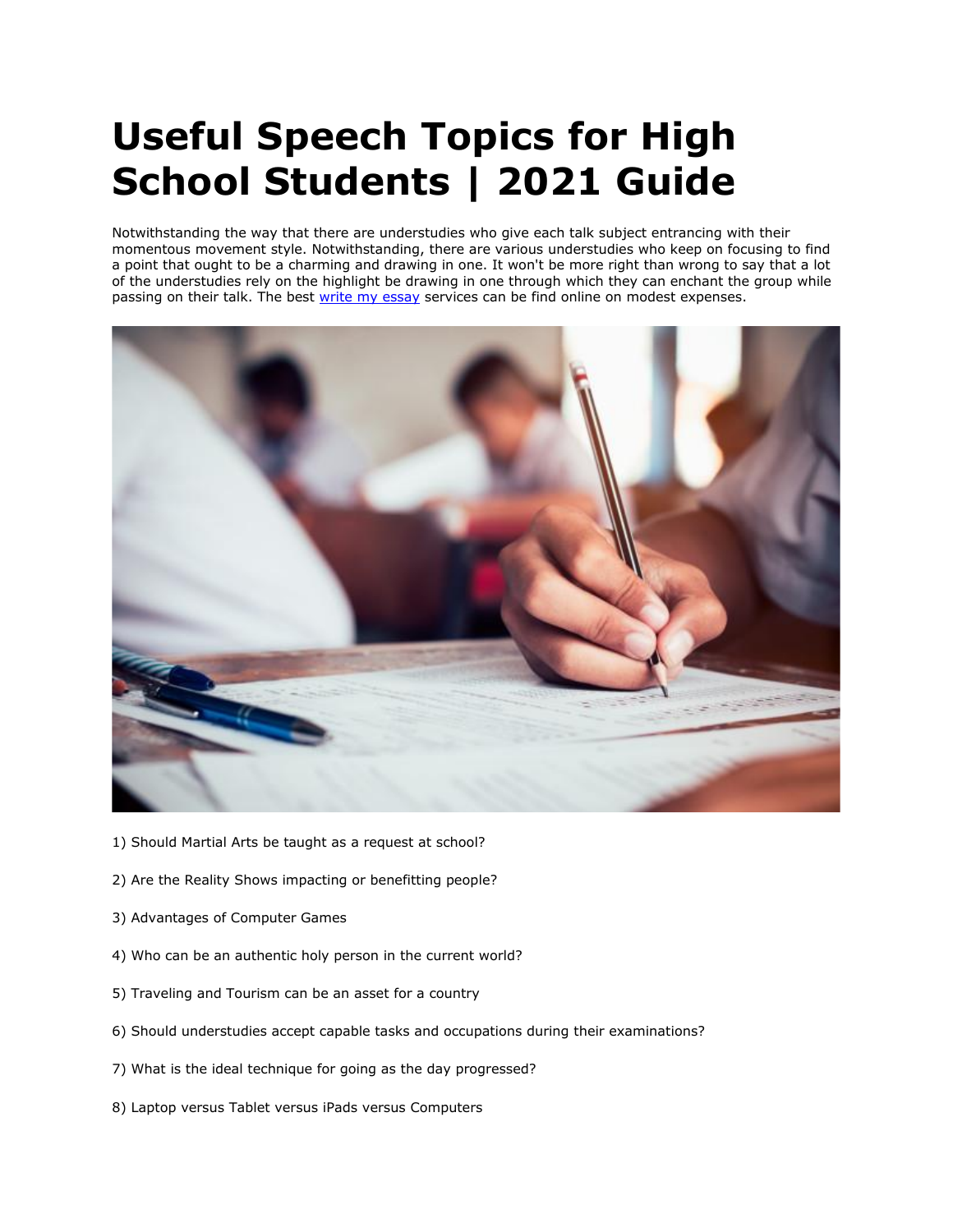9) How far do you agree that Science has conveyed dangers to humanity?

10) Should schools allow originator attires to understudies?

- 11) Stereotypes in understudies
- 12) Should MCQs based tests thoroughly override essay-based tests?
- 13) Is there any benefit of room examination?
- 14) Open Book Tests versus Closed Book Tests, which are better
- 15) Crimes under observation cameras, disillusionment of development or individuals
- 16) Should gatekeepers reliably visit schools to check children's progression?
- 17) Free Internet Access of Restricted Internet Access, which is helpful for understudies

After suitable and mindful assessment, an overview of such captivating focuses has been requested for the people who look for topics to be locks in. The overview is given under here. You can find any subject on this once-over that you like get created by an [essay writing service.](https://www.5staressays.com/)

Note: This summary passes on various drawing in focuses, yet there could be endless various subjects. If you can't find a subject of your choice, you can ask any writing service to give you more "captivating talk topics" to you out of which you may pick a subject of your choice. You can in like manner settle regarding a matter of your choice resulting to discussing it with your teacher.

- 18) Should there be confined classes for young fellows and young women?
- 19) Are Mastercards significant or hazardous for school understudies?
- 20) Can individuals guarantee the cleared out sorts of animals?
- 21) At what age one should begin novel writing?
- 22) Who can be the best [essay writer?](https://www.5staressays.com/essay-writer)
- 23) Benefits of Recycling
- 24) Government Education Institutes versus Private Educational Institutes, which are better
- 25) Pros and Cons of Modern Technology at Schools
- 26) Should the Fast Food Items be allowed at schools?
- 27) Is it worthy to fight to transform into an investor?
- 28) Should there be dance classes at schools?
- 29) Should PCs supersede books and scratch cushion?
- 30) Importance of Technical and Professional Education
- 31) Conventional versus Non-Conventional Disciplines